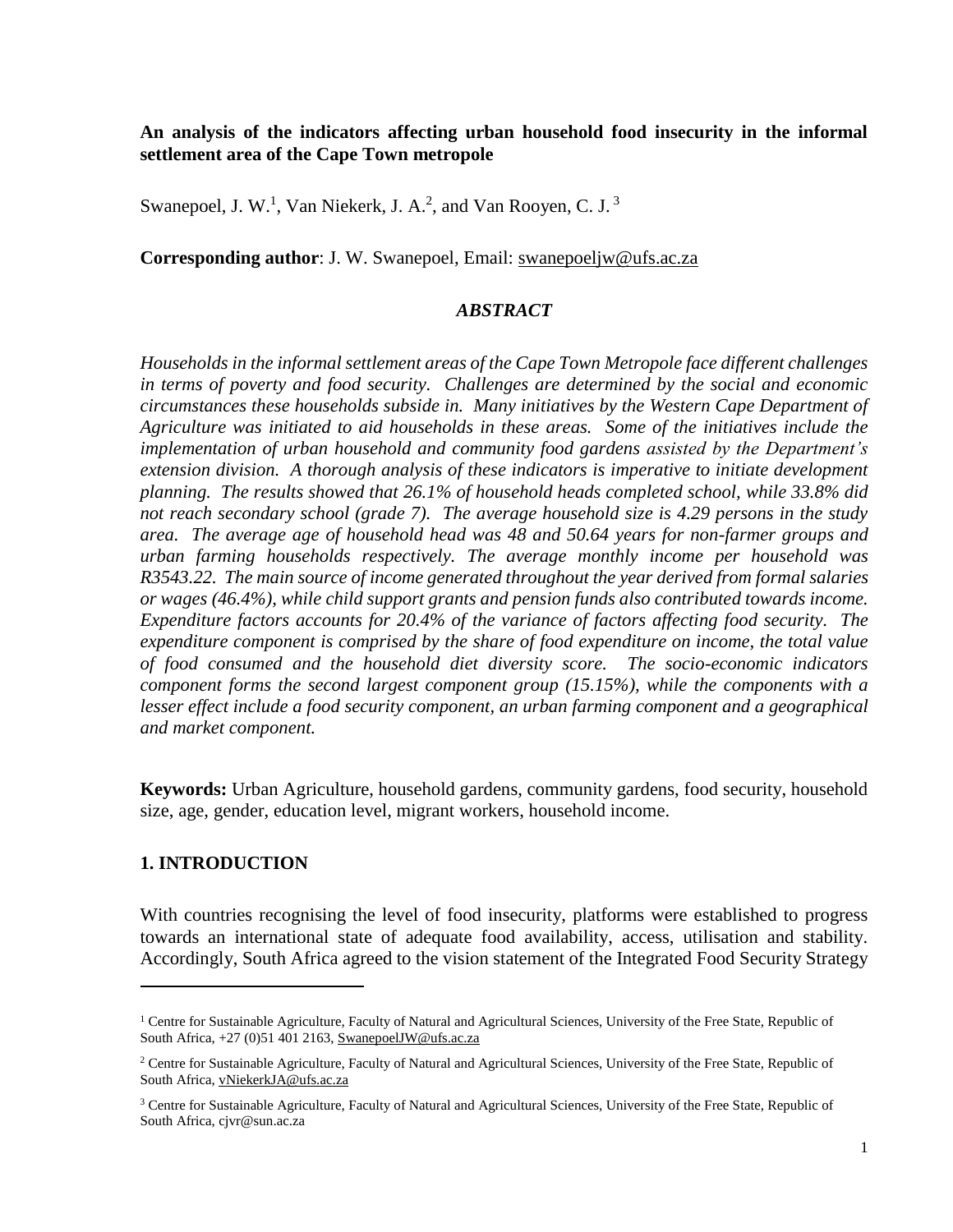(IFSS) (National Department of Agriculture, 2002), which is "to attain universal physical, social and economic access to sufficient, safe and nutritious food by all South Africans at all times to meet their dietary and food preferences for an active and healthy life".

The Food and Agriculture Organisation (FAO, 2015) defined food security where a situation exists where all people, at all times, have physical, social and economic access to sufficient, safe and nutritious food that meets their dietary needs and food preferences for an active and healthy life.

Development programmes aiming to alleviate food insecurity and reduce poverty need methods to identify and target those households most affected. It is however challenging to develop a perfect method of measurement due to the multi-dimensional nature of food security. Subsequently, policy-making and development programmes are dependent on standardised indicators in order to improve the accuracy on measurement and evaluation of food security.

The multiple factors that influence the access to food are not well understood, with this being more evident at household level. Measurements that are inaccurate and not precise may limit the usefulness of indicators. Certain validation criteria must be met in order to monitor the impact of policy implications on food security. Within this framework, the factors or indicators affecting food security will be analysed in this article.

# **2. METHODOLOGY**

## **2.1. Study area and data collection**

The study was conducted in the informal settlement areas that form part of the Cape Town Metropole of the Western Cape Province in South Africa. Households in the study area included a combination of community and household farmers involved in project gardens funded by the Department of Agriculture in the Western Cape. Farmers comprised of those owning house gardens or those involved in community gardens. Randomly selected non-farming households of the same area thus served as the control group.

The informal settlement areas in the Cape Town Metropole selected to conduct the surveys in are:

- Gugulethu
- Khayelitsha
- Kraaifontein
- Mitchells Plain
- Bonteheuwel
- Philippi

These areas are known to house some of the poorer communities in the Cape Town Metropole.

Quantitative data were collected by using questionnaires that included questions constructed to include different social characteristics of the household, the food security situation based on different food security indicators, household income and expenditure, household food production, access to water and to markets and access to governmental support programs. It thus contributed to an in-depth comprehension of the social and economic aspects of food security at household level and the identification of the factors influencing food security at household level by including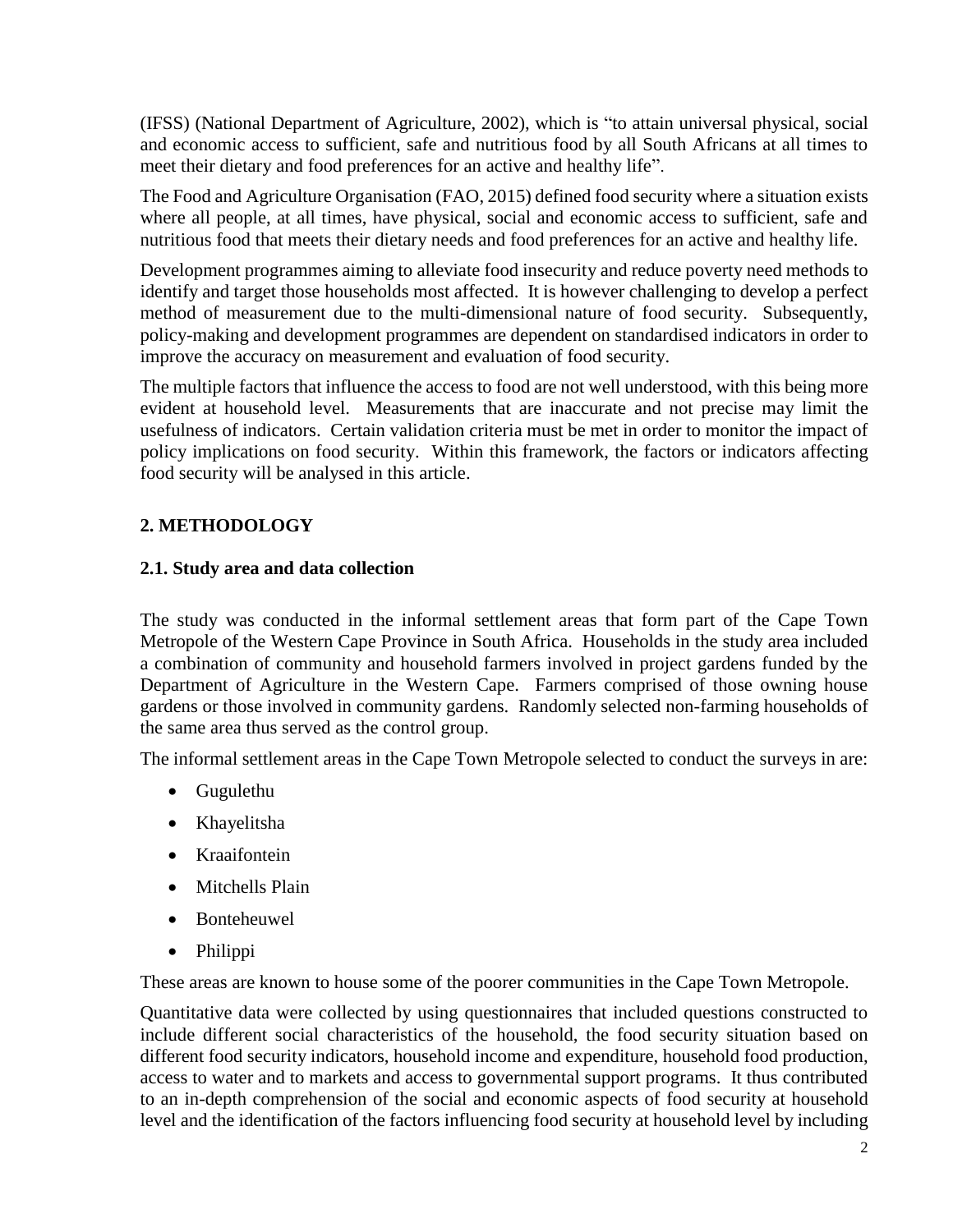the four major food security components, namely food availability, food accessibility, food utilisation and food system stability.

A total of 223surveys were completed however three were eliminated due to outlying values, resulting 220 households that were analysed.

## **2.2. Data analysis**

Statistical analysis of data was carried out with the statistical software programme, Statistical Package for the Social Sciences (SPSS, version 24) to determine the level of food security in the Cape Town Metropole. Pearson's correlation coefficient (r) was computed between different food insecurity levels in order to determine the extent to which values of both parameters are correlated. Tukey-Kramer method was the multiple comparisons procedure used for the simultaneous estimation of pairwise differences of means in one-way Analysis of Variance (ANOVA).

Principal factor analysis (PFA) was performed to measure the significance of different factors affecting food security. The purpose of this multivariate statistical technique is used to reduce correlated data into a few uncorrelated components or factors explaining the maximum variance. As explained by Reimann, Filzmoser and Garrett (2002), the principal factors were calculated based on a correlation matrix. In this study, the Kaiser normalisation, a varimax orthogonal rotation, was used as the rotation method.

It is specified as:

 $P_1 = a_{11}x_1 + a_{12}x_2 +$ \*\*\* +  $a_{1n}x_n$  $P_2 = a_{21}x_1 + a_{22}x_2 +$ \*\*\* +  $a_{2n}x_n$  $P_3 = a_{31}x_1 + a_{32}x_2 +$ \*\*\* +  $a_{3n}x_n$  $P_n = a_{n1}x_1 + a_{n2}x_2 +$ \*\*\* +  $a_{nn}x_n$ 

Where;

 $P_{1p2}$   $P_n$  = observed variable/factors constraining food security.

 $A_1$   $a_n$  = factor loading correlation coefficients.

 $X_1x_2X_n$  = unobserved underlying factors constraining the study selected factors with.

# **3. RESULTS**

## **3.1. Household socio-economic demographic characteristics**

**[Table 1](#page-3-0)** shows a summary of the household characteristics of the informal settlements in the Cape Town Metropolitan Area.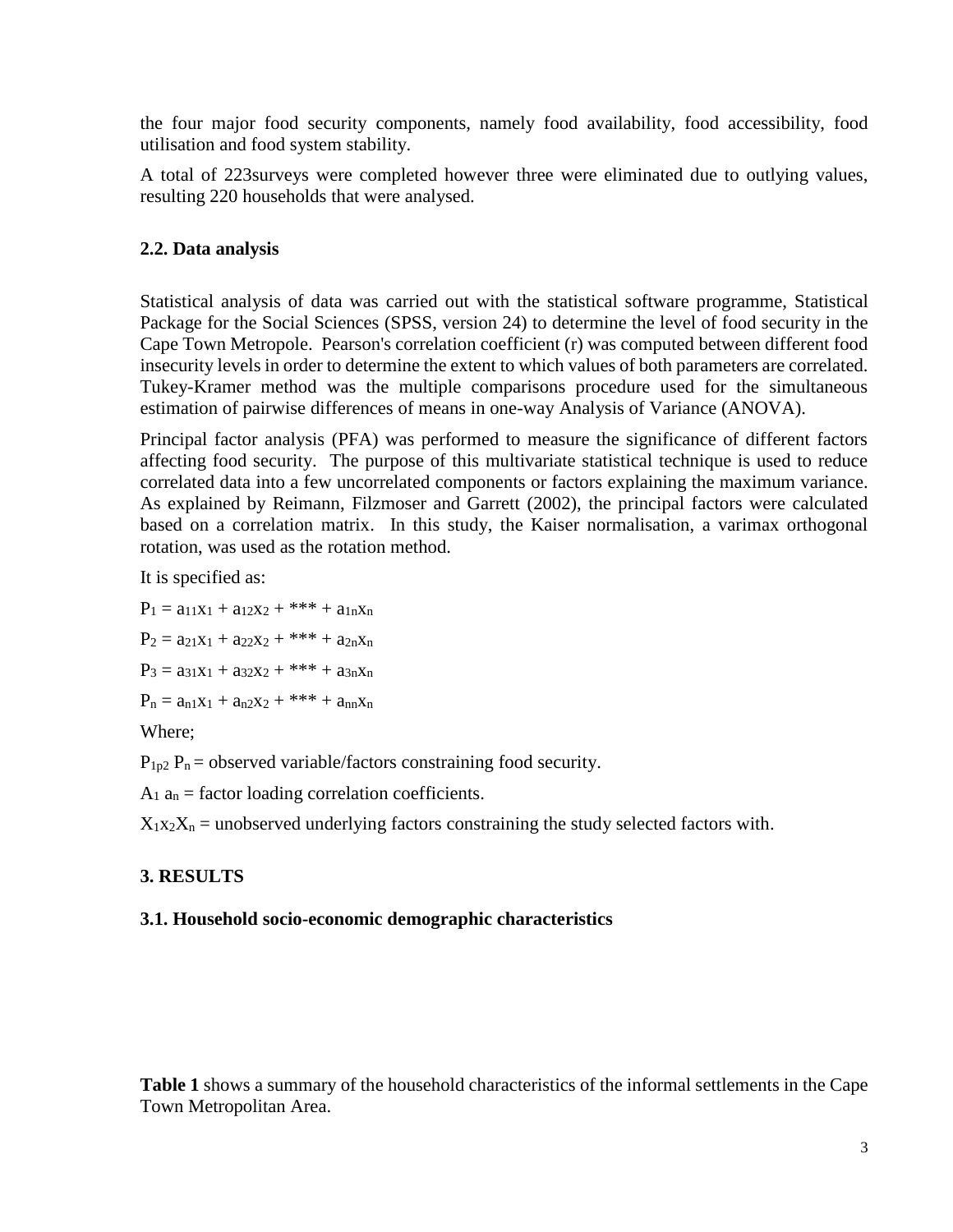|                                        | N   | <b>Mean</b>   |
|----------------------------------------|-----|---------------|
| Household size                         | 220 | 4.32(2.11)    |
| Age household head (years)             | 220 | 49.84 (14.16) |
| Male household head                    | 99  |               |
| Female household head                  | 121 |               |
| Highest education or qualification     | 220 | 3.9(1.35)     |
| Household migration (persons)          | 53  | 1.94(1.22)    |
| Total household migration (months)     | 220 | 0.905(2.31)   |
| Average household migration (months)   | 220 | 0.528(1.58)   |
| Household members live away            | 15  | 0.027(0.18)   |
| Active adult / household members       | 220 | 3.04(1.63)    |
| Ratio active adult / household members | 220 | 0.744(0.23)   |
| Dependency ratio                       | 220 | 0.388(0.32)   |
| Average years living in the area       | 220 | 20.68 (14.80) |

<span id="page-3-0"></span>**Table 1:** Household characteristics of the informal settlements in the Cape Town Metropolitan area

The average household size for surveyed households in the Cape Town Metropole was 4.3 members per household [\(Table 2\)](#page-3-1). When comparing average household size between urban farmers and households not involved in farming, the average households consist of 4.17 and 4.56 members respectively. In comparison, the average household size reported by D'Haese, Vasile and Romo (2013) in the Ekurhuleni district of the Gauteng province consist of 5.66 members on average, while Frayne, Battersby-Lennard, Fincham and Haysom (2009) reported the average household size for Cape Town to be 3.9 and for Johannesburg to be 3.8. There is no significant difference between urban farming households with households not involved in farming. There are however significant differences in household size between areas. Khayelitsha has the highest average household size with 5.3 members per household, while Philippi and Gugulethu have the lowest average household size with 3.4 and 3.6 respectively. Female-headed households have a higher average household size (4.4) than male-headed households (4.2) do.

| <b>rapic 2.</b> Foldi household size |     |             |  |  |  |
|--------------------------------------|-----|-------------|--|--|--|
| <b>Area</b>                          | N   | <b>Mean</b> |  |  |  |
| Gugulethu                            | 33  | 3.63(1.56)  |  |  |  |
| Khayelitsha                          | 38  | 5.29(2.48)  |  |  |  |
| Kraaifontein                         | 45  | 4.47(1.78)  |  |  |  |
| Mitchells Plain                      | 35  | 4.46(2.24)  |  |  |  |
| Bonteheuwel                          | 33  | 4.52(2.41)  |  |  |  |
| Philippi                             | 36  | 3.39(1.48)  |  |  |  |
| <b>F</b> Statistic                   |     | $4.179***$  |  |  |  |
| Farmers                              | 154 | 4.19(2.05)  |  |  |  |

<span id="page-3-1"></span>**Table 2:** Total household size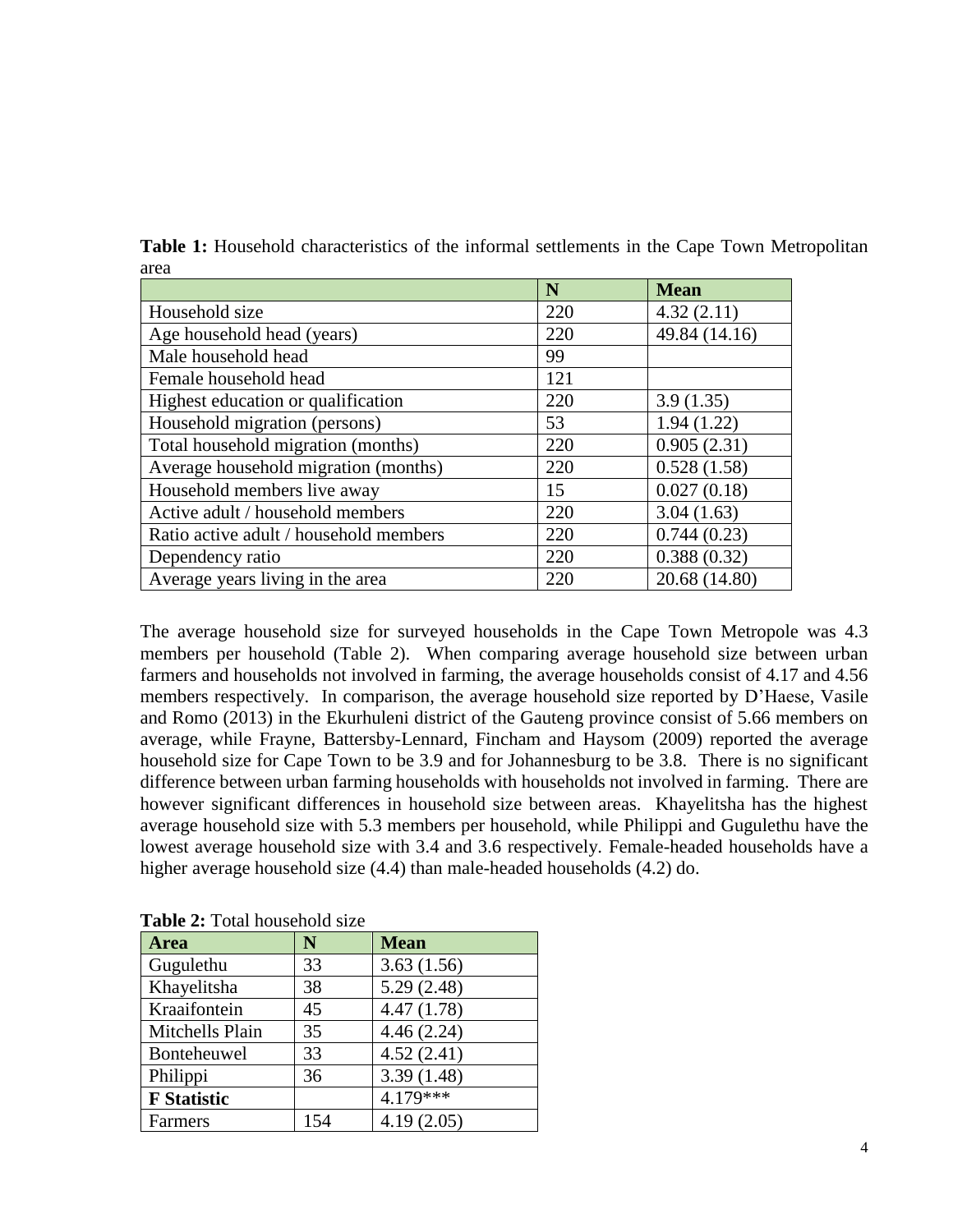| Non-Farmers        | 66  | 4.61(2.19) |
|--------------------|-----|------------|
| <b>T</b> Statistic |     | 1.356      |
| <b>Total</b>       | 220 | 4.32(2.10) |

∗Significant at the 10% level; ∗∗significant at the 5% level; ∗∗∗significant at the 1% level. Values in parenthesis are standard deviation

There are no significant differences in the average age of household heads between the areas. The average age of household heads was 49.8 years. This corresponds with a study done in Gauteng (D'Haese *et al.*, 2013) with an average age of the household head to be 47 years old; and is lower than household heads in Limpopo (De Cock, D'Haese, Vink, Van Rooyen, Staelens, Schönfeldt & D'Haese, 2013). Battersby (2011) reported average age of the head of the household to be 52 and 46 years respectively for Philippi and Khayelitsha.

The survey showed that 100 (45%) of the household heads were male with an average age of 48.7 years, while 122 (55%) of the surveyed household heads were female with an average age of 50.7 years. There is no significant difference between the ages of male and female household heads.

Less than half of the household heads (40.1%) obtained some secondary level of education (grade 8 to grade 11). Only 4.5% of them had no schooling, while 9% obtained junior primary (grade 0 to grade 4) and 20.3% finished primary school (grade 5 to grade 7). Only 16.2% of respondents had completed school (matric), 5.4% did some courses or certificates for formal training and 3.6% attained a diploma or degree. Kraaifontein household heads could only reach senior primary level or grade 7 on average, while all the other informal settlement areas had an average education level up to some secondary level or grade 11. There is also no significant difference between qualification level between males and females. A study done in Langa showed 63% of household heads involved in urban agriculture received some secondary education and similarly, 7% completed school, 5% completed college and another 2% completed university (Philander, 2015).

No significant difference was found for the ratio between the number of active adults towards household size. There is however a significant difference between the average ratio for number of people working compared to household size. In this instance, male headed households have 46% working household members, while female headed households have only 33% working members compared to household size.

Significant differences exist in the number of active adults between the informal settlement areas of the Cape Town Metropole. Philippi reported 2.4 active adults per household size and Khayelitsha reported 3.7. Differences in the number of persons receiving an income per household size can also be seen between the informal settlement areas with 0.5 for Gugulethu and 0.3 for Bonteheuwel. This is slightly lower than reported by De Cock (2012) in the rural areas of Limpopo. Values below 0.3 indicates that there is a high responsibility on the household members that receive an income as they have to support a high number of other family members.

The dependency ratio of 0.39 is calculated upon members contributing to the household income over the total household members. This threshold of lower than 0.5 indicates that there are fewer people working towards an income than members of the household that are unemployed. Values that are closer to 0.3 indicate that the financial responsibility on the household members earning income are very high, since they have to support a higher number of family members [\(Table 3\)](#page-5-0).

The number of persons earning an income per household size are 0.36 and 0.40 for non-farmers and urban farmers respectively. These values do not differ significantly. However, significant differences for the number of persons receiving an income per household size, can be seen between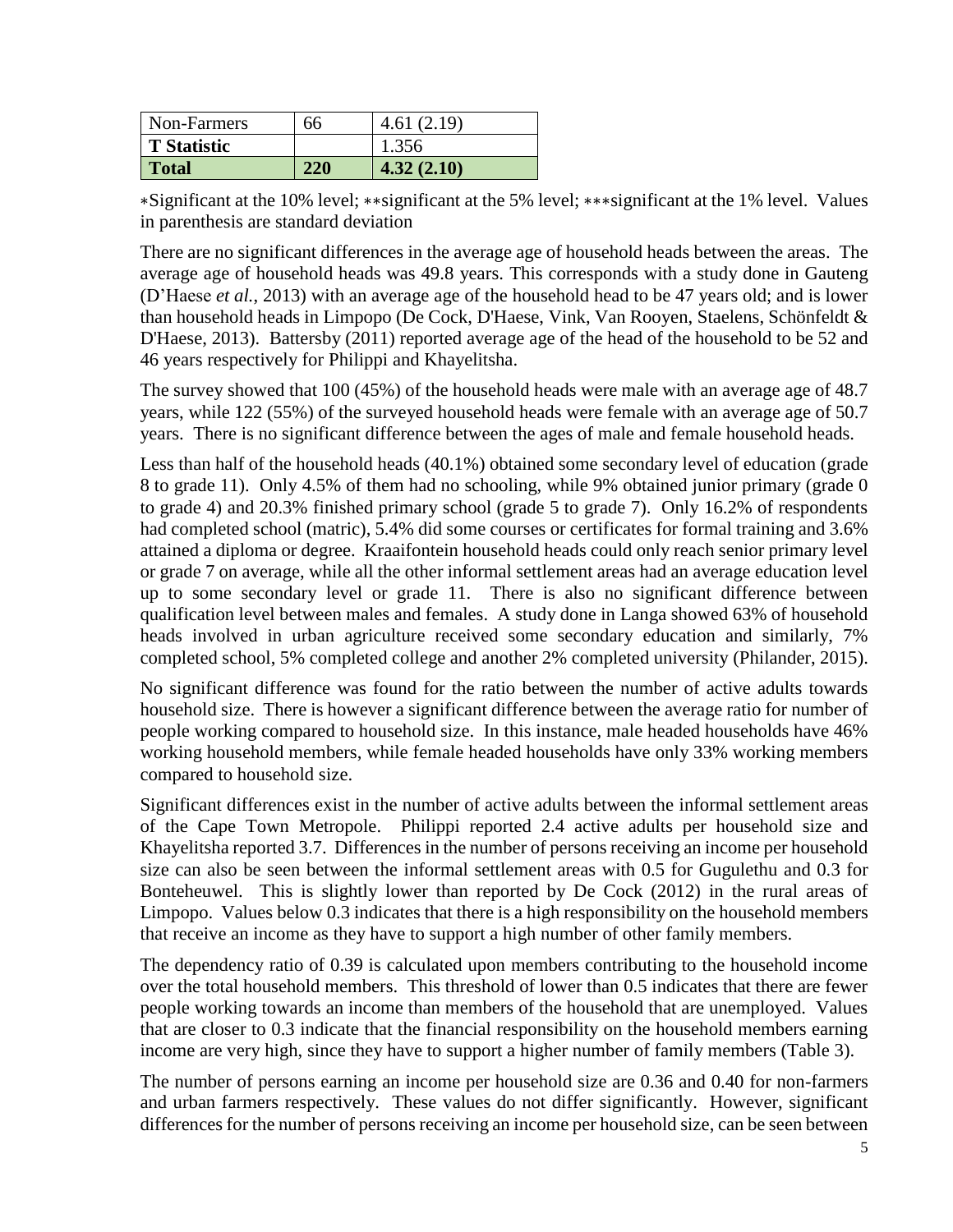areas. The value for Gugulethu is 0.51, which is above the threshold of 0.5, indicating that there are fewer household members earning an income than members of the household that do not earn an income. For Khayelitsha, Philippi, Mitchells Plain and Kraaifontein, this ratio was calculated to be 0.42, 0.41, 0.37 and 0.34 respectively. Only Bonteheuwel had a value of 0.294, which is lower than 0.3. Values below 0.3 indicates that there is a high responsibility on the household members that receive an income as they have to support a high number of other family members.

|                    | N   | <b>Mean (Std Dev)</b> |
|--------------------|-----|-----------------------|
| Gugulethu          | 33  | 0.51(0.36)            |
| Khayelitsha        | 38  | 0.42(0.26)            |
| Kraaifontein       | 45  | 0.34(0.28)            |
| Mitchells Plain    | 35  | 0.37(0.35)            |
| Bonteheuwel        | 33  | 0.29(0.31)            |
| Philippi           | 36  | 0.41(0.32)            |
| <b>F</b> Statistic |     | $9.33***$             |
| Farmers            | 134 | 0.40(0.32)            |
| Non Farmers        | 66  | 0.36(0.40)            |
| <b>T</b> Statistic |     | $-0.742$              |
| <b>Total</b>       | 220 | 0.39(0.32)            |

<span id="page-5-0"></span>**Table 3:** Average number of persons receiving an income per household size

∗Significant at the 10% level; ∗∗significant at the 5% level; ∗∗∗significant at the 1% level. Values in parenthesis are standard deviation

Philippi and Kraaifontein had 100% African households, while Gugulethu, Khayelitsha and Mitchells Plain had 93.94%, 97.37% and 88.57% African households respectively. Bonteheuwel was predominantly made up of Coloured households (80%).

The majority of households have been living in the respective informal settlement areas of the Cape Town Metropole for an average of 20 years. It was reported that the household heads had lived on average 14.4 years in Kraaifontein, which is the shortest period of all groups studied, and for an average of 29.5 years in Bonteheuwel, which is the longest time.

An impressive 94.5% of respondents volunteered income information. The mean average total household income of the 209 respondents sharing income information reported an average income of R3543.22 per month. There is no significant difference between the average total income per year for households involved in urban agriculture and those not involved in urban agriculture.

When considering the different types of agriculture, no significant difference was found between the average total household income for households not involved in agriculture and those who are. Gugulethu has the highest average yearly income of all the groups with R69 506.25, while Kraaifontein and Bonteheuwel reported the lowest annual household income of R28 412.73 and R25 490.32 respectively. There are significant differences between the informal settlement areas in terms of household income. Household farmers in Gugulethu, Khayelitsha, Kraaifontein, Gugulethu and Philippi have a larger average total yearly income, while non-farming households in Mitchells Plain have the larger average total yearly income.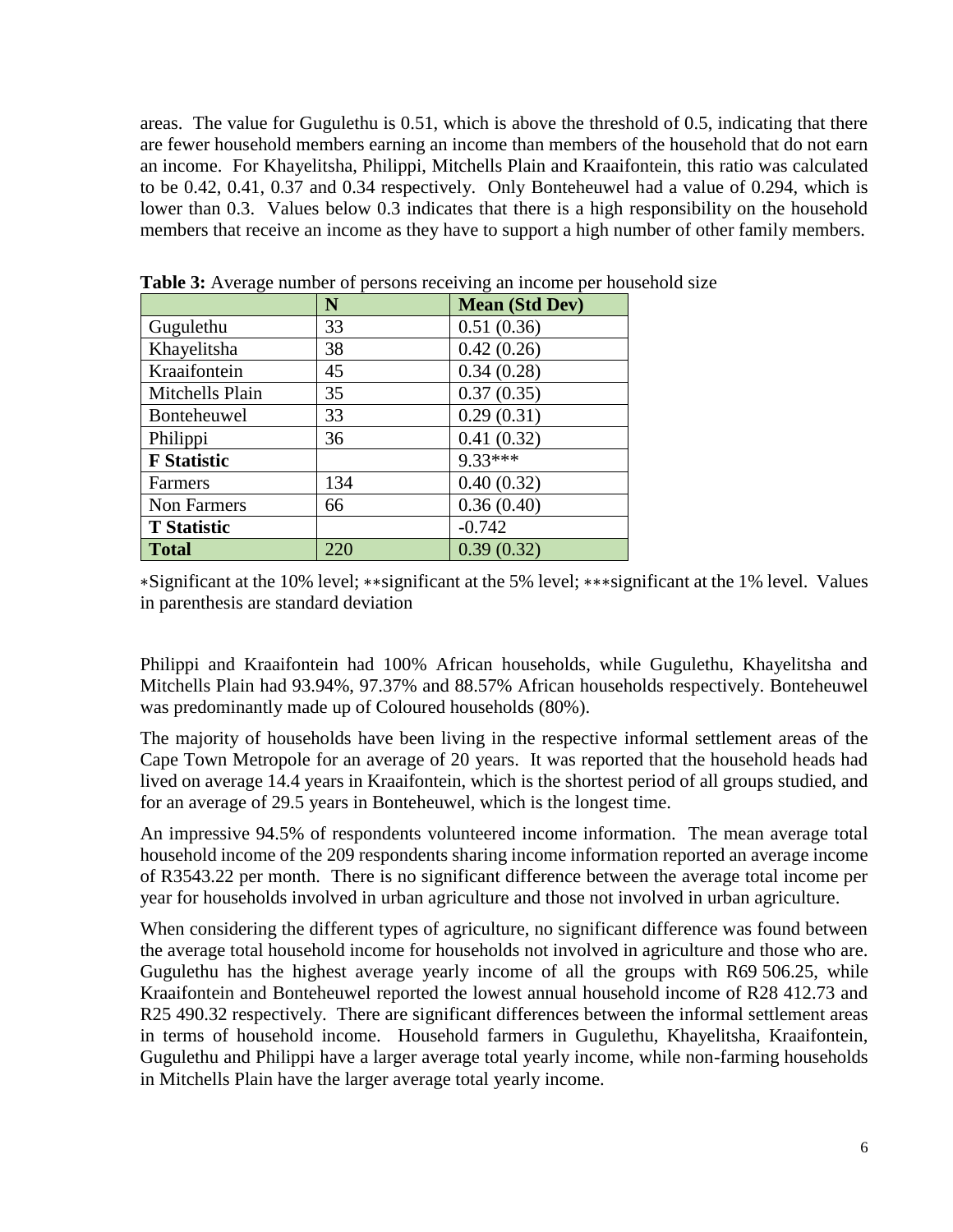The main income source of respondents predominantly came from formal salaries or wages (46.4%), while 13.1% and 11.7% reported that child support grants and pension funds respectively are also main sources of income. Less than half of households (44.5%) reported that they had no secondary source income. Other sources for a secondary income included child support or grant (16.8%), formal salary or wages (14.1%) and to a lesser extent, farming activities combined contributed to 10% of the secondary income source. The most important source of income for all the farming types is formal salary or wages. About half of the households not involved in agriculture (48%) have formal salary or wages as first income source. This was also the case with the urban farmers.

Child support grant was the first source of income for 21.9% of the non-farming households and 9.6% of the urban farming households. Agricultural related activities are the first source of income for just over 10% of urban farming households. The above socio-economic indicators are well described in an article by Swanepoel, Van Niekerk and D'Haese (2017).

[Table 4](#page-6-0) shows the Household Food Insecurity Access Scale level in relation to some livelihood characteristics. As seen, significant differences can be observed between the level on the Household Food Insecurity Access Scale for income less than US\$ 1.25 and US\$ 2.00 per capita per day. There are significant differences observed for access to formal salary as well as access to grants and gifts. There were also significant differences between the levels of food security with regarding to farm income.

|                                    | Food secure | Moderately | Severely   |            |
|------------------------------------|-------------|------------|------------|------------|
|                                    |             | food       | food       |            |
|                                    |             | insecure   | insecure   |            |
| <b>Livelihoods characteristics</b> | 19          | 30         | 171        | Statistic  |
| Income less than US\$ 1.25 $(\%)$  | 18.75       | 15.38      | 40.35      | $11.48***$ |
| Income less than US\$ $2.00\,(%)$  | 42.10       | 53.33      | 68.42      | $6.89**$   |
| Access to formal salary $(\%)$     | 73.68       | 66.67      | 50.29      | $5.83*$    |
| Access to grants and gifts $(\%)$  | 42.11       | 53.33      | 82.46      | $6.89**$   |
| Farming (Yes)                      | 78.95       | 60.00      | 70.76      | 2.20       |
| Main income: Farm income           | 42.11       | 53.33      | 68.42      | $6.89*$    |
| Vegetable Index                    | 3.30(2.31)  | 3.15(1.68) | 3.28(1.52) | .967       |

<span id="page-6-0"></span>**Table 4:** Household Food Insecurity Access Scale category in relation to household livelihood characteristics (One-Way ANOVA and Chi-square tests)

∗Significant at the 10% level; ∗∗significant at the 5% level; ∗∗∗significant at the 1% level. For continues variables, mean and standard deviation are reported from One-Way ANOVA, Chisquare is reported for categorical variables in %. Within a row, values inflated with same superscript letter are statistically different.

[Table 5](#page-7-0) displays the farming status in relation to the different food security indicators identified to influence food security. As seen, there is no significant difference between the non-farming and farming households for any of the food security indicators.

There were significant differences between both the food poverty indexes for the US\$ 1.25 and US\$ 2.00 levels for Household Food Insecurity Access Scale (HFIAS), Household Diet Diversity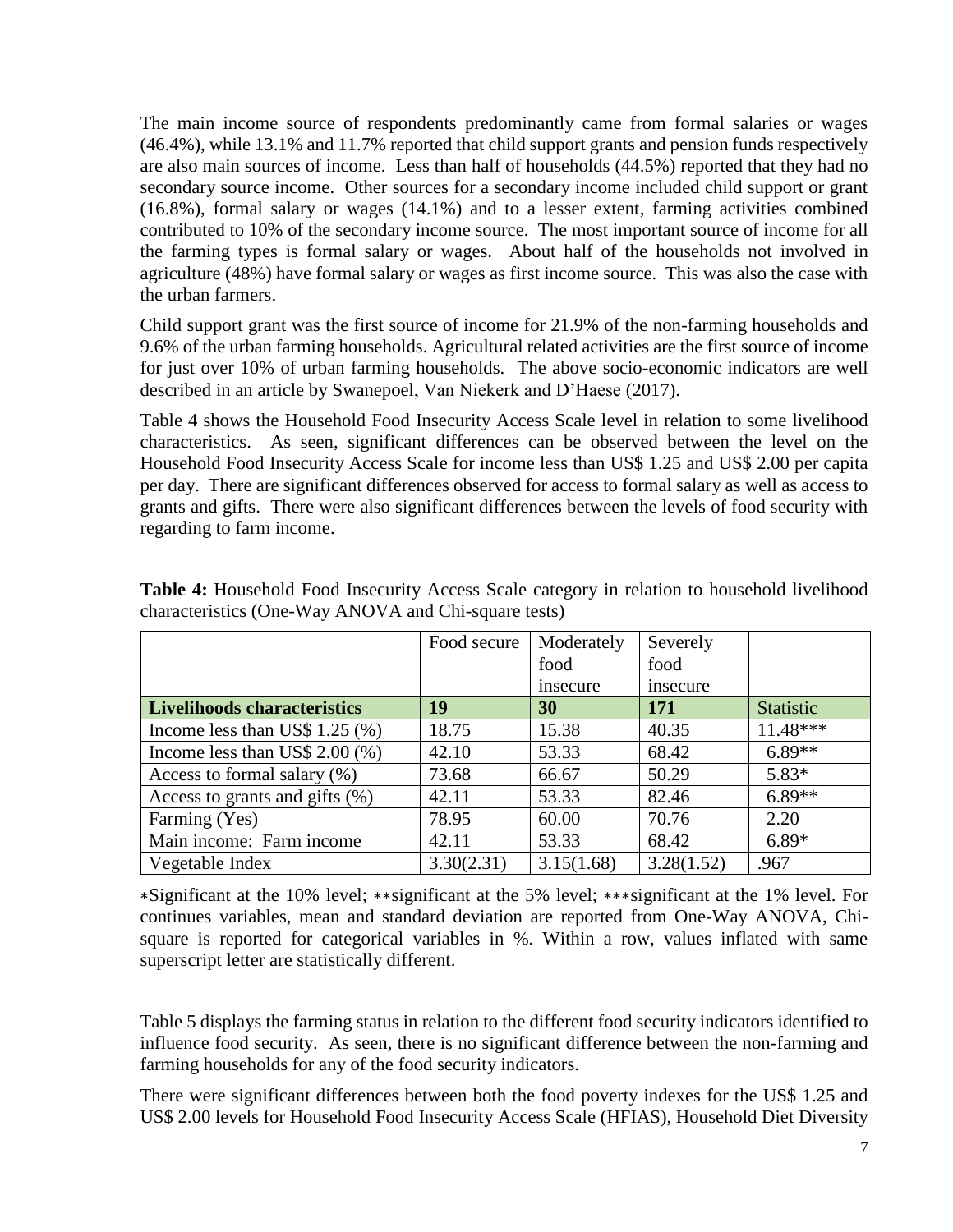Score (HDDS), Months of Adequate Household Provisioning (MAHP) and the value of food calories consumed in South African Rand, but not for the share of food expenditure in total expenditure [\(Table 6\)](#page-7-1). This was also the case where both farming and formal salaries and wages were reported to be main sources of income. Where the main source of income was reported to be grants and gifts, it was significant for only Household Food Insecurity Access Scale and value of food calories consumed in South African Rand. Participatory decision-making was not significant for any of the food security indicators.

| <b>Variable</b>                                     | <b>Household farming status</b> |                 |  |  |
|-----------------------------------------------------|---------------------------------|-----------------|--|--|
|                                                     | <b>Non-farming</b>              | <b>Farming</b>  |  |  |
|                                                     | 14.05(6.48)                     | 13.51(6.83)     |  |  |
| Household Food Insecurity Access Scale <sup>a</sup> | t-stat. 0.538                   |                 |  |  |
| Household Diet Diversity Score <sup>b</sup>         | 10.30(3.15)                     | 10.41(2.86)     |  |  |
|                                                     | $t$ -stat. $-0.259$             |                 |  |  |
| <b>MAHFP</b> <sup>c</sup>                           | 8.24(3.35)                      | 7.47(4.08)      |  |  |
|                                                     | $t$ -stat. 1.3                  |                 |  |  |
| Value Consumed <sup>d</sup>                         | 286.77 (196.14)                 | 359.50 (349.29) |  |  |
|                                                     | t-stat. 0.071                   |                 |  |  |
| <b>SHARE<sup>e</sup></b>                            | 0.47(0.21)                      | 0.51(0.21)      |  |  |
|                                                     | t-stat. 0.646                   |                 |  |  |

<span id="page-7-0"></span>**Table 5:** Food security indicators for farming status

∗Significant at the 10% level; ∗∗significant at the 5% level; ∗∗∗significant at the 1% level. Values in parenthesis are standard deviation. <sup>a</sup> Household Food Insecurity Access Score, <sup>b</sup> Household Dietary Diversity Score, <sup>c</sup> Months of Adequate Household Provisioning, <sup>d</sup> Value of food calories consumed in South African Rand, <sup>e</sup> Share of food expenditure in total expenditure

| <b>Variable</b>           |         | $>$ US\$ 1.25/day | $<$ US\$ 1.25/day | $>$ US\$ 2/day  | $<$ US\$ 2/day  |  |
|---------------------------|---------|-------------------|-------------------|-----------------|-----------------|--|
| HFIAS <sup>a</sup>        |         | 12.13 (6.82)      | 16.61(5.45)       | 11.72(7.01)     | 14.93 (6.24)    |  |
|                           | t-stat. |                   | $5.3***$          |                 | $-3.5***$       |  |
| HDDS <sup>b</sup>         |         | 10.72(2.60)       | 9.75(3.43)        | 11.02(2.80)     | 9.97(2.97)      |  |
|                           | t-stat. |                   | $2.2**$           |                 | $2.6***$        |  |
| <b>MAHFP</b> <sup>c</sup> |         | 8.37(3.62)        | 6.45(4.07)        | 8.39 (3.93)     | 7.26(3.80)      |  |
|                           | t-stat. |                   | $35***$           |                 | $2.1**$         |  |
| Value                     |         | 396.89 (300.84)   | 223.71 (304.65)   | 482.70 (338.06) | 243.74 (255.14) |  |
| Consumed <sup>d</sup>     | t-stat. |                   | $4.0***$          |                 | $59***$         |  |
| <b>SHARE<sup>e</sup></b>  |         | 0.51(0.21)        | 0.54(0.22)        | 0.52(.23)       | 0.53(0.21)      |  |
|                           | t-stat. |                   | -998              | $-0.278$        |                 |  |

<span id="page-7-1"></span>**Table 6:** Food security indicators for levels of household income

∗Significant at the 10% level; ∗∗significant at the 5% level; ∗∗∗significant at the 1% level. Values in parenthesis are standard deviation. <sup>a</sup> Household Food Insecurity Access Score, <sup>b</sup> Household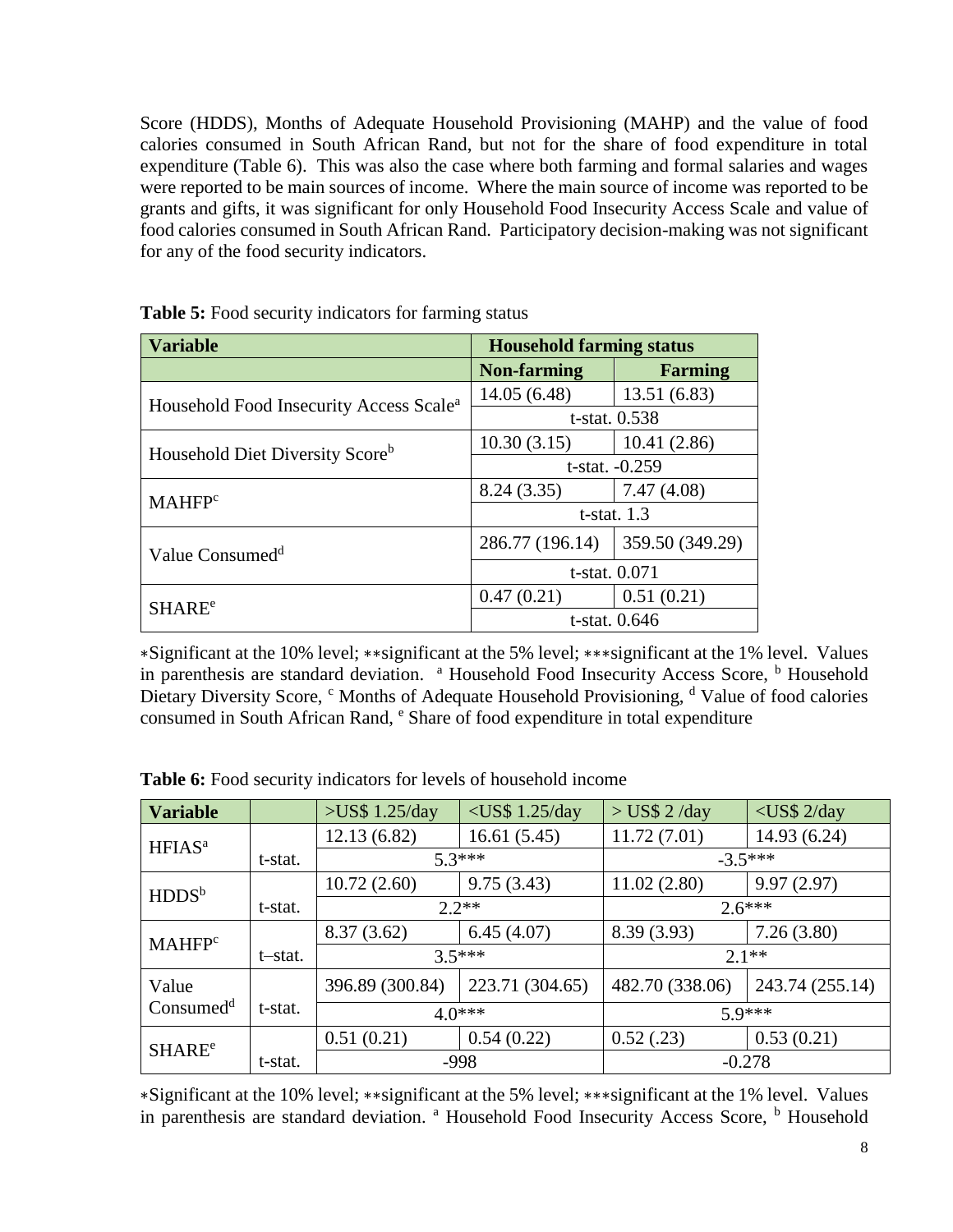Dietary Diversity Score, <sup>c</sup> Months of Adequate Household Provisioning, <sup>d</sup> Value of food calories consumed in South African Rand, <sup>e</sup> Share of food expenditure in total expenditure

## **3.2. Household production and institutional environment**

Households from the Cape Town Metropole reported to primarily use communal land to grow crops (26.8%) and 20.9% utilise their own private land to grow crops, while 5.5% use rented land to grow crops. Communal land is mostly used for grazing (2.3%), but only two respondents reported to have their own land for grazing.

The average size of land households have available for food production was  $1211.63m^2$ . Gugulethu households have land for crops with an average size of 3995.6  $m<sup>2</sup>$  and Philippi households have an average size of 1534.89m<sup>2</sup>. Bonteheuwel and Khayelitsha households have an average size of 989.5 and 959.4 m<sup>2</sup> respectively. Mitchells Plain residents reported  $263.2m^2$  of land to produce crops, while Kraaifontein households only has  $24.9m<sup>2</sup>$ . There is a significant difference between the sizes of land between the informal settlement areas.

Very little of the available land for crops are privately owned. Only Mitchells Plain households own most of the land available, while Kraaifontein and Philippi households own about 50% of available land. In all the areas, crops are irrigated to some extent. More than half of Gugulethu (65.7%), almost 100% of Khayelitsha and Bonteheuwel, a third of Philippi and Kraaifontein and only 1.5% of Mitchells Plain land available for crop production is irrigated.

There are significant differences between areas in terms of the size of land irrigated. Irrigation takes place usually from boreholes (12.3%), tanks (4.1%), rain (14.1%), neighbours (5%), hosepipes (3.2%) or taps (3.2%). Furthermore, 40% of household farmers found the lack of water to be a large constraint for crop production.

There are significant differences between informal settlement areas of the Cape Town Metropole in terms of their crop indexes. As such, 60% of households in Gugulethu have arable crops, while this is the case with 54.5% of households in Bonteheuwel, 48.6% in Mitchells Plain, 33.3% in Philippi, 31.6% in Khayelitsha, and 13.3% in Kraaifontein [\(Table 7\)](#page-8-0). There are significant differences between the areas.

During the previous year, 68.6% of Mitchells Plain and 54.5% of Bonteheuwel households harvested vegetables, while they also harvested the most fruit with 15.2% and 5.7% respectively. A very low number of livestock was reported.

|              | *Arable   | *Harvest   | *Harvest   | Owned | Owned                      | Owned | Owned | Owned                                        |
|--------------|-----------|------------|------------|-------|----------------------------|-------|-------|----------------------------------------------|
|              | Crops     | vegetables | fruit last |       | Cattle in $\vert$ sheep in |       |       | sheep in $\vert$ sheep in $\vert$ poultry in |
|              | Currently | last year  | year       |       | past year past year        |       |       | past year   past year   past year            |
| Gugulethu    | 60%       | 39.4%      | 3%         | 0%    | 0%                         | 0%    | 0%    | 3%                                           |
| Khayelitsha  | 31.6%     | 31.6%      | 0%         | 5.3%  | 0%                         | 2.6%  | 2.6%  | 2.6%                                         |
| Kraaifontein | 13.3%     | 28.9%      | 0%         | 0%    | 0%                         | 0%    | 0%    | 2.2%                                         |
| Mitchells    | 48.6%     | 68.6%      | 5.7%       | 0%    | 0%                         | 0%    | 0%    | 0%                                           |
| Plain        |           |            |            |       |                            |       |       |                                              |

<span id="page-8-0"></span>**Table 7:** Percentage of crops harvested in informal settlement areas of the Cape Town Metropole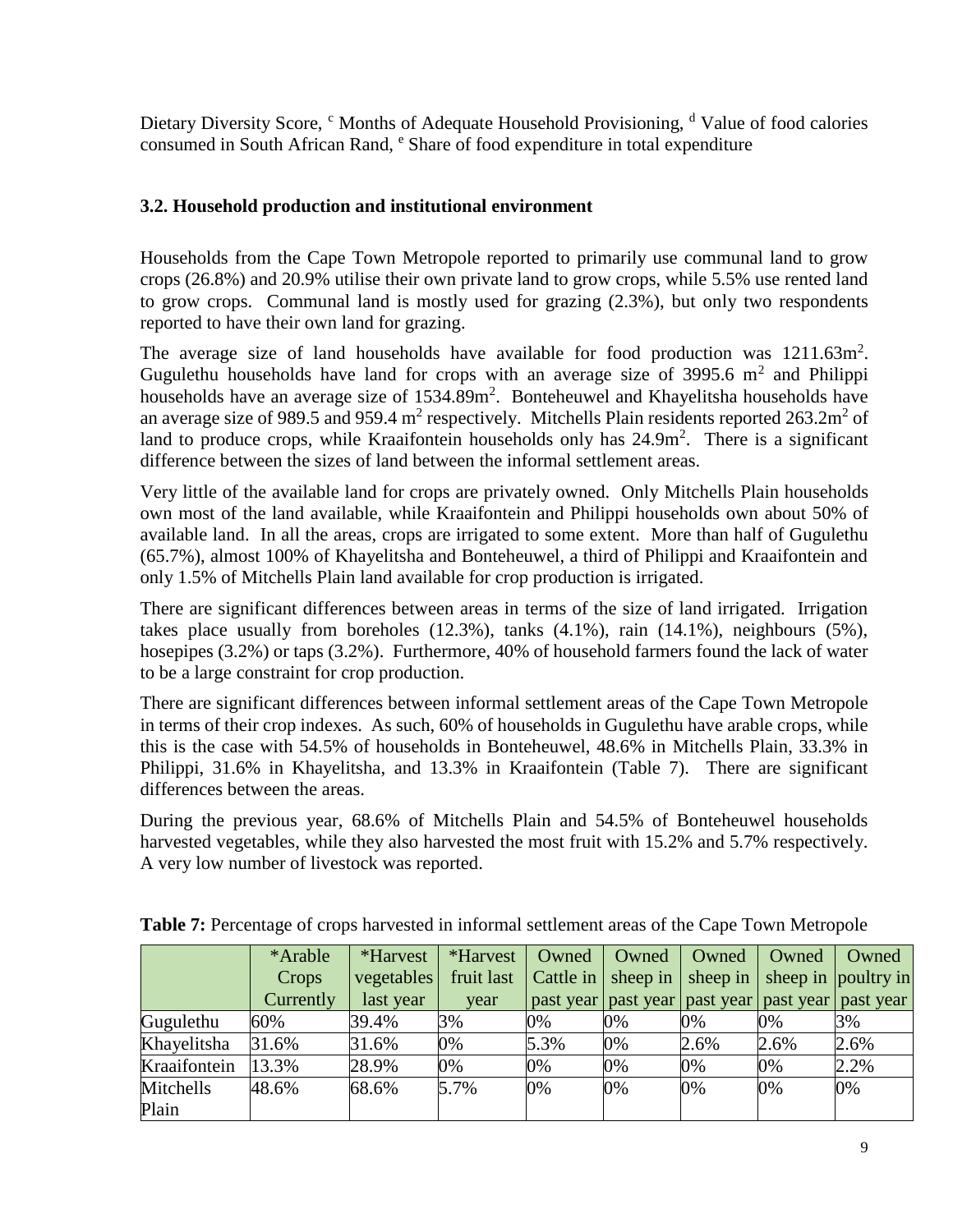| Bonteheuwel 54.5% |                 | 54.5%       | 15.2%              | 0%     | 0%    | 0%    | 0%    | 3%    |
|-------------------|-----------------|-------------|--------------------|--------|-------|-------|-------|-------|
| Philippi          | 33.3%           | 47.2%       | 0%                 | 0%     | 0%    | 0%    | 0%    | 0%    |
| Pearson           | $Chi-25.076***$ | $17.043***$ | $17.444***$        | 12.729 | 3.352 | 6.869 | 1.875 | 6.869 |
| square            |                 |             |                    |        |       |       |       |       |
| Likelihood        | 26.736***       | $17.308***$ | $16.366***$ 11.271 |        | 4.541 | 6.772 | 2.231 | 6.772 |
| Ratio             |                 |             |                    |        |       |       |       |       |

∗Significant at the 10% level; ∗∗significant at the 5% level; ∗∗∗significant at the 1% level. Values in parenthesis are standard deviation

Water in all informal settlement areas of the Cape Town Metropole is mostly provided by an internal pipe (51.4%) or a tap in the yard (40.5%). It was also reported that free water from a public tap was used to a lesser extent.

Households from all informal settlement areas of the Cape Town Metropole reported that basic food items could be bought from shops that are on average less than a walk of nine minutes away. Markets to buy goods and food are a bit further away, and it would take households between 14 to 22 minutes to get there. In all areas, banks and post offices are on average less than 28 minutes away, whilst the post office in Khayelitsha is on average 34.4 minutes of travel away from households.

It would take households from the different informal settlement areas of the Cape Town Metropole between 16 and 23 minutes to get to the closest market to sell their goods and food. There are no significant differences in the distance to markets between areas.

One of the challenges mentioned by households in the informal settlement areas was a lack of experience and that this hampers their production. In Gugulethu, the lack of seeds, fertilizer and money, and the presence of pests were the biggest challenges.

For Khayelitsha, insufficient funds were their biggest concern, followed by pests. The lack of seeds, fertilizer and money was the biggest challenges Kraaifontein households faced followed by a lack of water and labour. Mitchells Plain reported the lack of seeds, the lack of fertilizer and the lack of money as the biggest challenges, while Bonteheuwel and Philippi identified the lack of money as their biggest challenge concerning production followed by the lack of seeds and the lack of fertilizer.

Other reasons mentioned as production challenges included the following:

- All available land has been used for crops;
- Lack of equipment;
- Lack of land:
- Material to maintain the land;
- Money;
- No space;
- Does not own land;
- No space in yard;
- Not enough equipment;
- Not enough information;
- Not enough land; and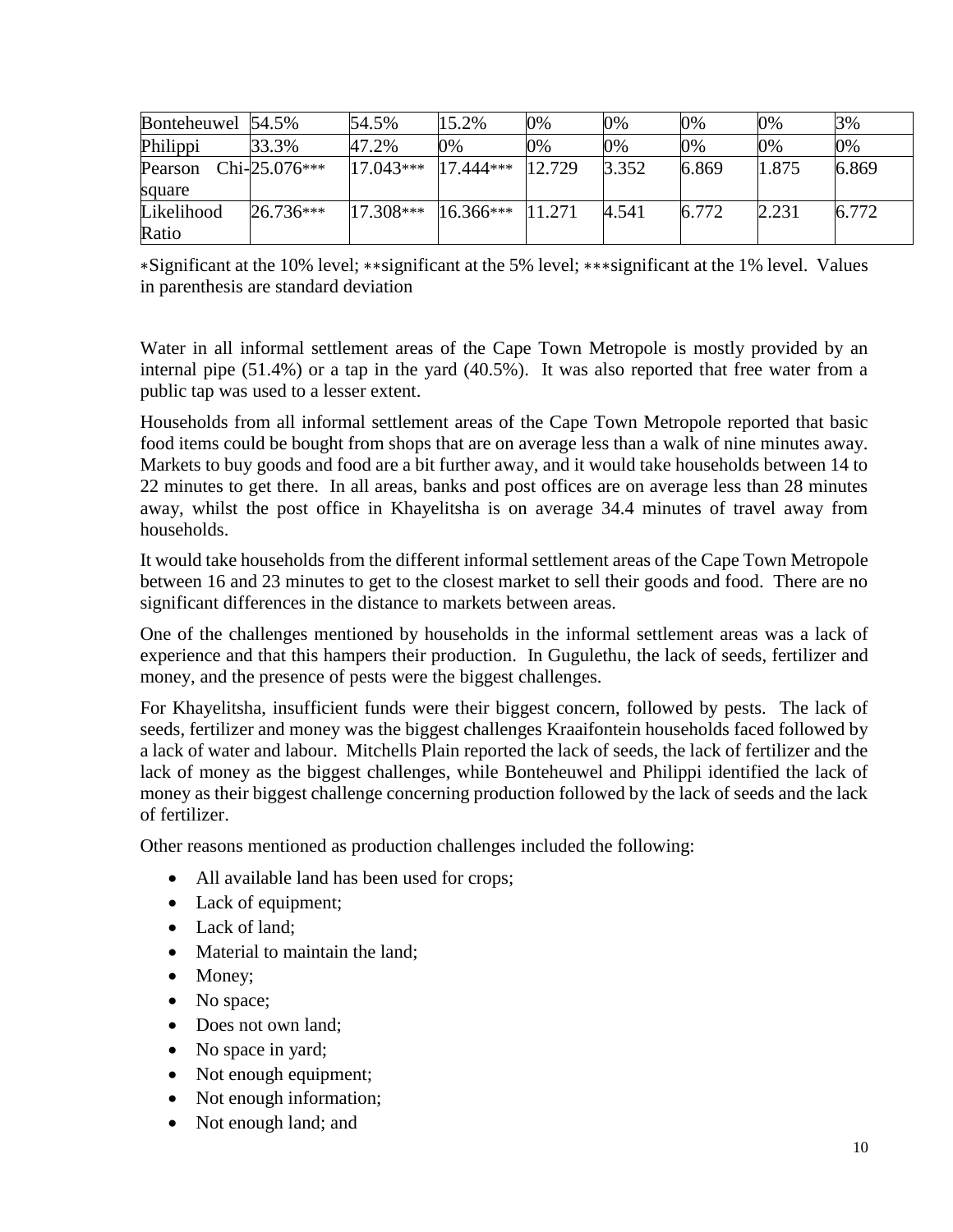• Still preparing land.

The stresses and shocks mentioned by the respondents include the increase of food prices, which was the most common stress factor reported, with 26 occurrences during the past year, while the increase in food production costs also played a role with 16 occurrences.

When respondents were asked whether any situations occurred due to any stresses or shocks that made the household suffer in some way the past year, only 15% reacted that this was true. Mostly households from Bonteheuwel (24.2%), Mitchells Plain (22.9%) and Gugulethu (21.2%) experienced shocks or stresses.

The increase in food production costs were especially experienced as a stressor by households from Gugulethu, with seven occurrences during the past year (15%), Mitchells Plain with eight occurrences during the past year (14.3%) and Bonteheuwel with six occurrences during the past year (15.2%). The other areas did not experience this factor as a stressor. Only 9.1% of Bonteheuwel residents reported that serious injury or chronic illness during the previous 12 months kept a household member from doing normal activities which causes the household to suffer to a certain extent. This informal settlement area was also influenced by job loss of the breadwinner (9.1%). Theft was one of the stress factors mentioned by Gugulethu (9.1%), Mitchells Plain (8.6%) and Bonteheuwel (6.1%) households. The increase in food prices was a stressor that affected Gugulethu (21.2%), Mitchells Plain (22.9%) and Bonteheuwel (18.2%) households most. The death of a family member was especially prominent in reports by Gugulethu (9.1%), Khayelitsha (7.9%) and Mitchells Plain (14.3%) households.

In households where none of the members are employed, there were eight occurrences during the past 12 months where higher production costs were reported to be a stress factor for households in the Cape Town Metropole, while there were six occurrences when one member was employed and only two occurrences with two employed household members. This indicates that the more members of the household are employed, the less effect higher production costs would have on them. The same trend could be seen with the increase of food prices. Most occurrences took place with no employed members (nine), eight occurrences with one working member, six occurrences with two working members, two occurrences with three employed members and one occurrence where four members are employed.

Very few households (6.4%) in the Cape Town Metropole reported a severe or sudden drop in income. Some strategies were adopted by households to serve as a buffer for the severe or sudden drop in income. The strategies households applied were mostly to borrow money from friends and family. Households also reduced spending, while others borrowed from unregistered credit providers commonly known as loan sharks ("mashonisa") and to a lesser extent some households sold some assets, used savings or did some additional work.

When food shortages arose in the surveyed households, several strategies were put in place by the households. Only 8.2% of households reported that they mostly rely on other family members in difficult times, 6.4% rely on neighbours, 5.5% rely on family or relatives elsewhere, while 3.6% rely on the church. Help is often provided by means of food (10%), money (9%), counselling (4.1%) or childcare (1.8%).

Furthermore,  $6.4\%$  (n = 14) of households in the Cape Town Metropole reported a severe or sudden drop in income. This includes four households in Gugulethu, one in Khayelitsha, five in Mitchells Plain and four in Bonteheuwel. Households in Bonteheuwel borrowed food from friends, used savings, borrowed money from family or friends, borrowed from "mashonisa", reduced spending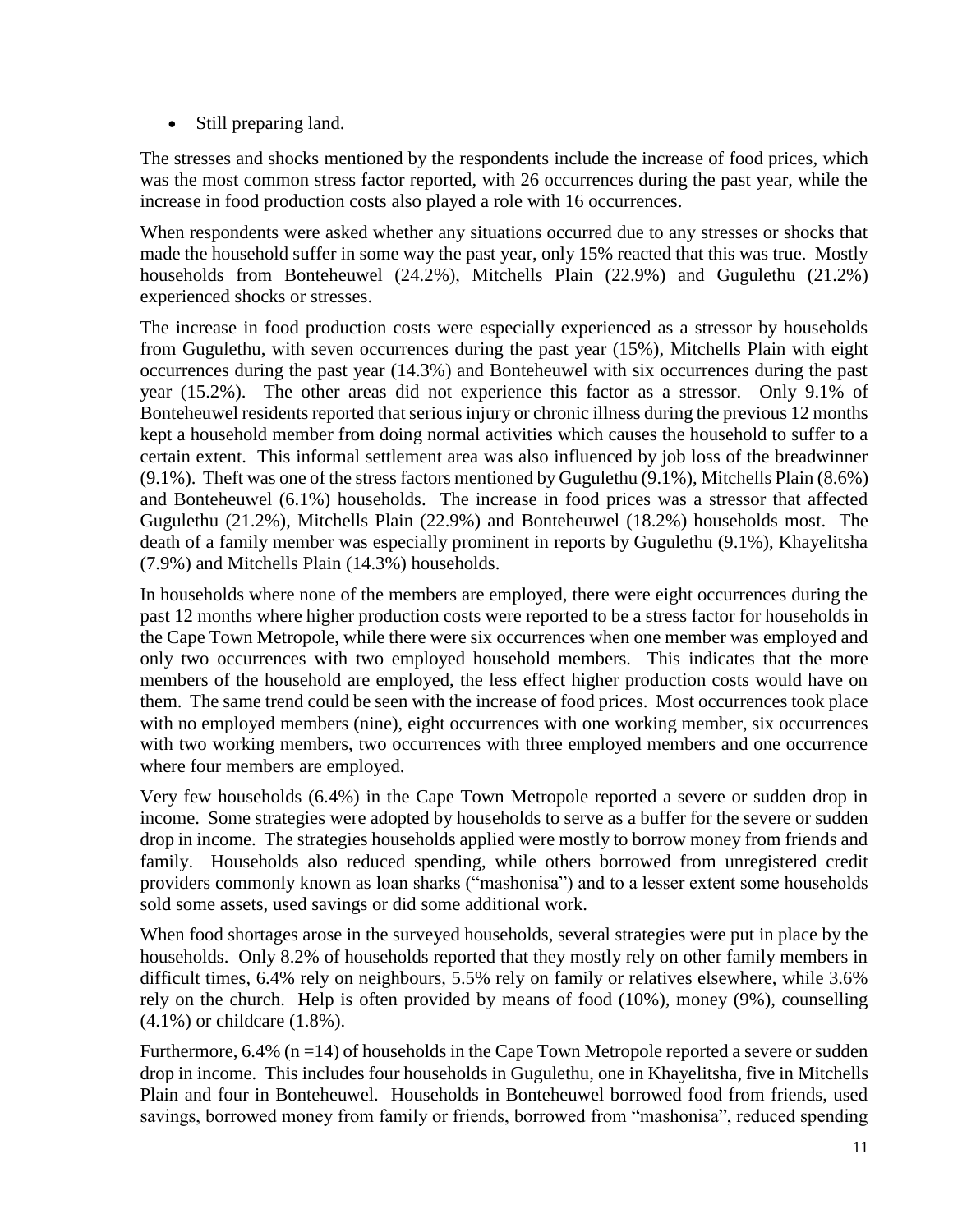or reduced food consumption to adapt to a sudden drop in income. The same strategies were also applied by households in Gugulethu, Khayelitsha and Mitchells Plain, except that none of these reported selling assets. Borrowing money played a big role in all the informal settlement areas of the Cape Town Metropole. Households in Gugulethu especially reduced food consumption when income dropped.

To overcome food shortages, more than 10% of households from Gugulethu and Mitchells Plain reported to mostly eat less preferred food, reduce food intake, borrow money for food and restrict consumption in favour of children. Mitchells Plain and Bonteheuwel limited or reduced portion size. Only Bonteheuwel households (15.2%) skipped meals for an entire day due to food shortages. Bonteheuwel, Gugulethu and Mitchells Plain households asked neighbours or families' assistance or used savings.

Since the study analysed the food security situation of urban farming initiated by governmental projects, numerous aids were provided. Extension services played a pivotal role in the advising and training of these urban farmers. The following aid programmes were reported:

- Fifteen households reported to have received agricultural starter packs;
- Sixteen households were involved in the Comprehensive Agricultural Support Programme (CASP);
- Fourteen households were beneficiaries of municipal implemented food security projects;
- Other programmes and schemes implemented to a lesser extent include the Extended Land Care Programme (LCP), the Extended Public Works Programme (EPWP), the Poverty Relief Programme (PRP), the Food Parcel Scheme (FPS), the Land Redistribution for Agricultural Development (LRAD), the National School Nutrition Programmes (NSNP), and the Unemployment Insurance Fund (UIF).

The Agricultural Starter Pack Programme (ASPP) was implemented in six households in Gugulethu, two in Kraaifontein, four in Mitchells Plain and three in Bonteheuwel. CASP benefitted seven households in Gugulethu, two in Khayelitsha, one in Kraaifontein, three in Mitchells Plain, one in Bonteheuwel and two in Philippi. There are significant differences between the informal settlement areas of the Cape Town Metropole for both the ASPP and CASP programmes. Gugulethu also received more aid through the Expanded Public Works Programme (EPWP) and Land Care Programme (LCP). Gugulethu and Philippi areas were especially aided by the municipal implemented food security projects whereby six households in each area received aid and almost none of the other areas surveyed.

It is worthy to note that Gugulethu benefited in 42.7% of aid programmes implemented in the Cape Town Metropole. Philippi and Mitchells Plain benefited from 18.7% and 16.0% respectively, while Khayelitsha, Kraaifontein and Bonteheuwel households were only aided by 8%, 8% and 6.7% of the reported aid projects respectively. From the data it was clear that females were assisted in 50% more cases than males.

## **3.3. Factor analysis**

Principal component analysis was carried out on 16 variables. In the Rotated Component Matrix, 16 of these variables satisfied the 0.4 cross-factor loading threshold in the Varimax rotated matrix [\(Table 9\)](#page-14-0) with a Kaiser-Meyer-Olkin (KMO) test [\(Table 8\)](#page-12-0), indicating a middling sampling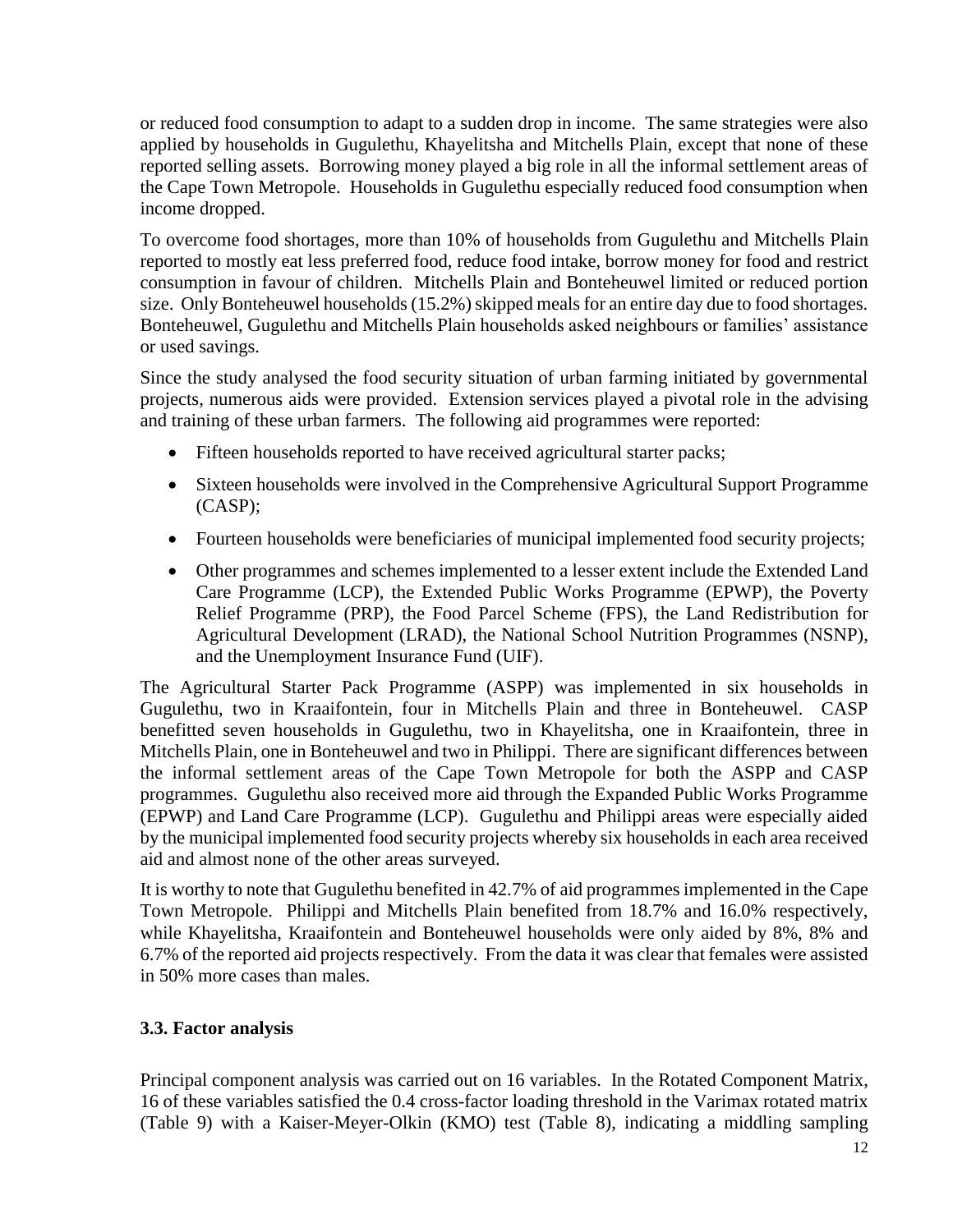adequacy so that they are easier to interpret. As seen in [Table 8,](#page-12-0) the Bartlett's Test of Sphericity show that the results are statistically significant.

| <b>KMO and Bartlett's Test</b>                            |                    |            |  |  |  |
|-----------------------------------------------------------|--------------------|------------|--|--|--|
| Kaiser-Meyer-Olkin Measure of Sampling Adequacy.<br>0,584 |                    |            |  |  |  |
| <b>Bartlett's Test of Sphericity</b>                      | Approx. Chi-Square | 1246,466   |  |  |  |
|                                                           | Df                 | 120        |  |  |  |
|                                                           | Sig.               | $0.000***$ |  |  |  |

<span id="page-12-0"></span>**Table 8:** KMO and Bartlett's Test

∗Significant at the 10% level; ∗∗significant at the 5% level; ∗∗∗significant at the 1% level. Values in parenthesis are standard deviation

The assumption of independent sampling was met. The assumptions of normality, linear relationships between pairs of variables, and the variables being correlated at a moderate level were checked and mosaic pattern test did not meet the assumptions, in that it was correlated at a low level with each of the other variables. Six components were rotated, based on the eigenvalues over 1 criterion and the scree plot [\(Figure 1\)](#page-12-1). After rotation,

- o the first component accounted for 20.35% of the variance,
- o the second component accounted for 15.15% of the variance,
- o the third component accounted for 12.06% of the variance,
- o the fourth component accounted for 7.80% of the variance,
- o the fifth component accounted for 7.09% of the variance, and
- o the sixth component accounted for 6.41% of the variance.



<span id="page-12-1"></span>**Figure 1:** Scree plot of variables Eigen values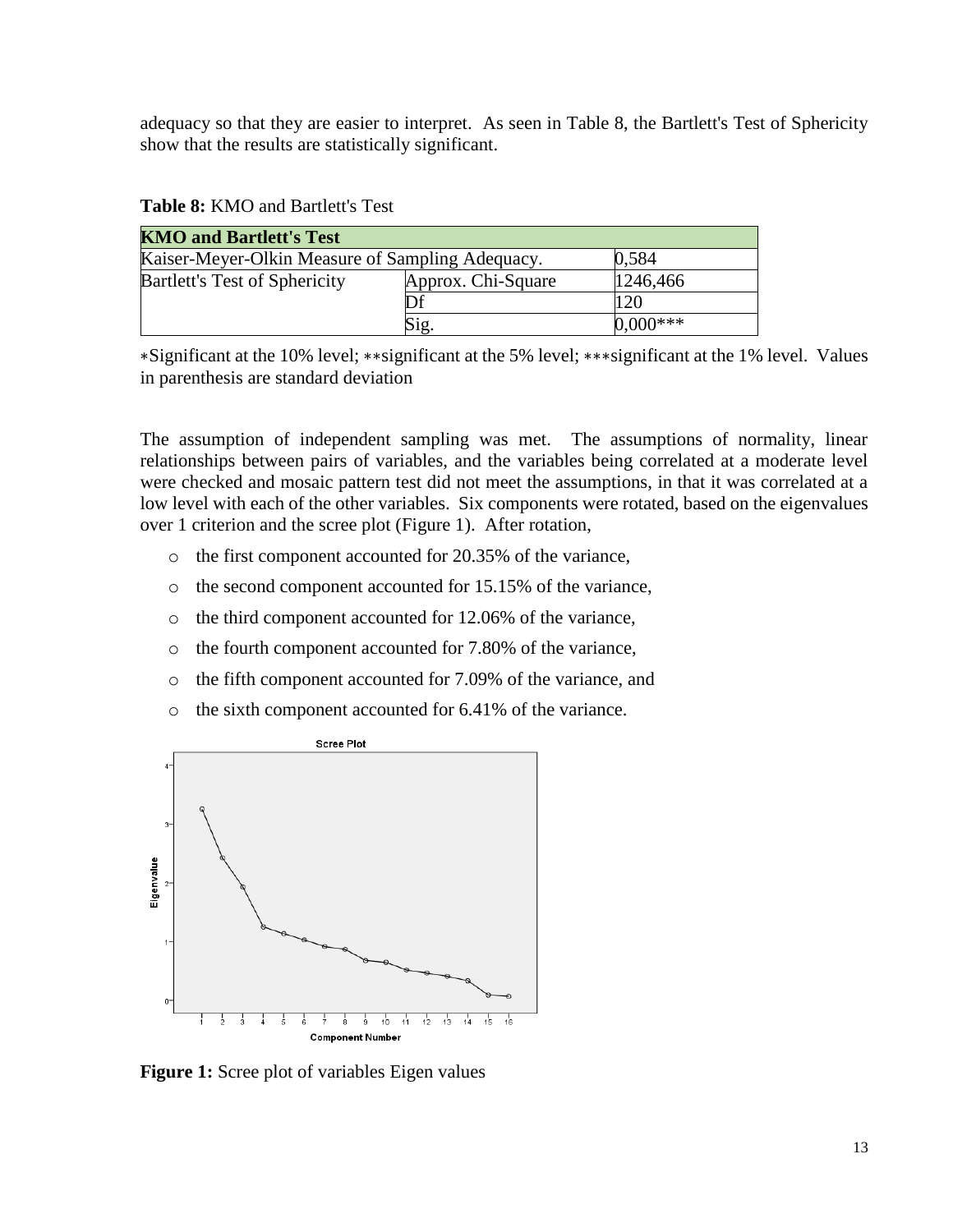The Principal components analysis with Varimax rotation was conducted to assess how certain variables that influence urban household food security are clustered. [Table 9](#page-14-0) displays the items and component loadings for the rotated components, with loadings less than .30 omitted to improve clarity.

While keeping with zero-order correlations, the results suggest the following coherent components as identified in common themes (in red blocks) [\(Table 9\)](#page-14-0):

- 1. Expenditure factors
	- o Share of food expenditure on income;
	- o Total value of food consumed; and
	- o Household Diet Diversity Score.
- 2. Household and Socio-economic Indicators
	- o Total number of income earners;
	- o Total number of income sources;
	- o Total household size; and
	- o Share of food expenditure on total expenditure.
- 3. Food security Indicators
	- o Household food security access score; and
	- o Total Hungry months.
- 4. Time Indicators
	- o Years living in the area; and
	- o Age of household head.
- 5. Urban Farming Indicators
	- o Vegetable-index (Total number of vegetables cultivated); and
	- o Crop-index (Total number of crops cultivated).
- 6. Geographical and Market Indicators
	- o Distance to market;
	- o Dependency ratio; and
	- o Household monthly income equivalent.

The first component (Expenditure factors) accounts for 20.35% of variance and it is characterised by factors relating to expenditure on food. The factors that accounts for the highest variance within this component is the share of food expenditure on income. This is an indicator of household food security, since more vulnerable households spend a higher proportion of their disposable incomes on food. This factor goes hand in hand with the total value of food consumed, which indicates how much income is spent on food. The household Diet Diversity Score is included in this group, since the groups of food purchased (diversity) are dependent on the amount of purchase power available. This is in accordance to Engel's Law on food expenditure in relation to income (Perthel, 1975).

A household and socio-economic indicators component was also identified since the grouping relates to the total number of individuals in the household earning an income, the number of income sources, size of the household and the share of food expenditure on total expenditure. Thus, the more members of a family earning an income, and the more sources of income in relation to the number of people within the household, the higher the possibility would be that the household would be food secure. The above factors can also determine the proportion of total expenditure spent in relation to food expenditure. These factors are a good grouping for this component and accounts for 15.15% of variance.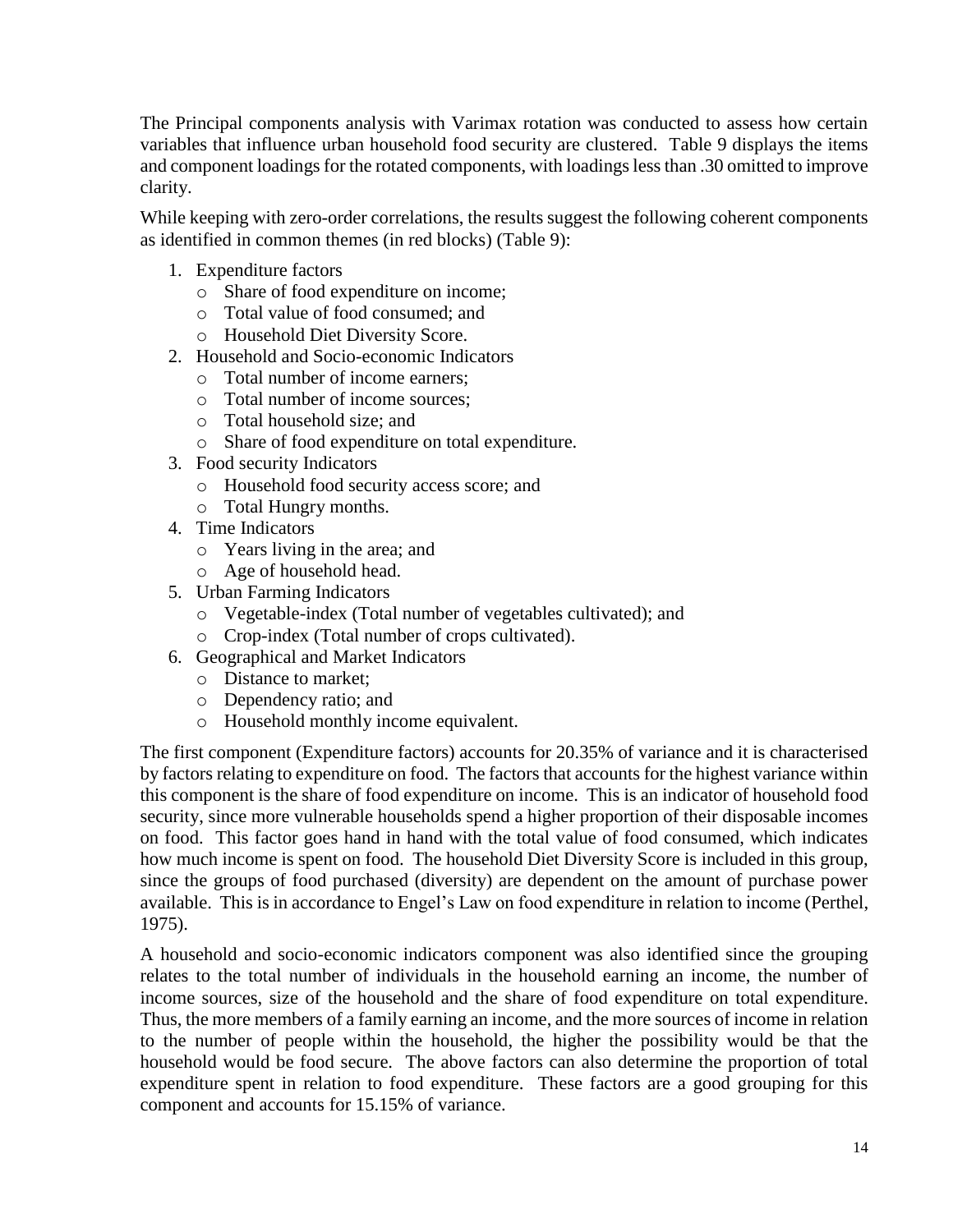<span id="page-14-0"></span>

|  |  | Table 9: Rotated Component Matrix |  |
|--|--|-----------------------------------|--|
|--|--|-----------------------------------|--|

| <b>Variable</b>                           |       |                | <b>Components (Rotated matrix)</b> |                  |       |       |
|-------------------------------------------|-------|----------------|------------------------------------|------------------|-------|-------|
|                                           | 1     | $\overline{2}$ | 3                                  | $\boldsymbol{4}$ | 5     | 6     |
| Share of food expenditure on income       | 0.941 |                |                                    |                  |       |       |
| Total value of food consumption           | 0.935 |                |                                    |                  |       |       |
| Household dietary diversity score         | 0.387 |                |                                    |                  |       |       |
| Total number of income earners            |       | 0.842          |                                    |                  |       |       |
| Total number of income sources            |       | 0.708          |                                    |                  |       |       |
| Household size                            |       | 0.523          |                                    |                  |       |       |
| in<br>Share<br>of<br>expenditure<br>total |       | 0.494          |                                    |                  |       |       |
| expenditure                               |       |                |                                    |                  |       |       |
| Household food insecurity access score    |       |                | 0.883                              |                  |       |       |
| Total hungry months                       |       |                | 0.804                              |                  |       |       |
| Years of living in the area               |       |                |                                    | 0.834            |       |       |
| Age of household head                     |       |                |                                    | 0.808            |       |       |
| Crop index                                |       |                |                                    |                  | 0.864 |       |
| Vegetable index                           |       |                |                                    |                  | 0.849 |       |
| Distance to market                        |       |                |                                    |                  |       | 0.703 |
| Dependence ratio                          |       |                |                                    |                  |       | 0.516 |
| Household monthly income equivalent       |       |                |                                    |                  |       | 0.465 |
| Total variance explained %                | 20.35 | 15.15          | 12.06                              | 7.80             | 7.09  | 6.41  |
| Cumulative variance explained             | 20.35 | 35.50          | 47.55                              | 55.35            | 62.45 | 68.86 |
| Eigen values                              | 3.25  | 2.42           | 1.93                               | 1.23             | 1.14  | 1.03  |

The third component is comprised of food security indicators and accounts for 12.06% of the variance. The household food insecurity access scale and hunger index (total hungry months) are directly correlated with each other in this study and are determinants of the level of food security and covers accessibility. It also relates to the availability of food and the household's ability to access it.

The number of years living in the area and the age of the household head at the time of conducting the data collection are grouped together in the rotated component matrix. Time indicators constitutes 7.80% of the variance. Long periods of residence may be an indication of stability due to good public policies.

The urban farming component accounts for 7.09% of the variance and contains the vegetable and crop index. The vegetable and crop indexes are determined by the number of different vegetables and crops produced by urban farmers.

Geographical and Market Indicators include the distance to market, dependency ratio and household monthly income equivalent. This component demonstrates 6.41% of the total variance.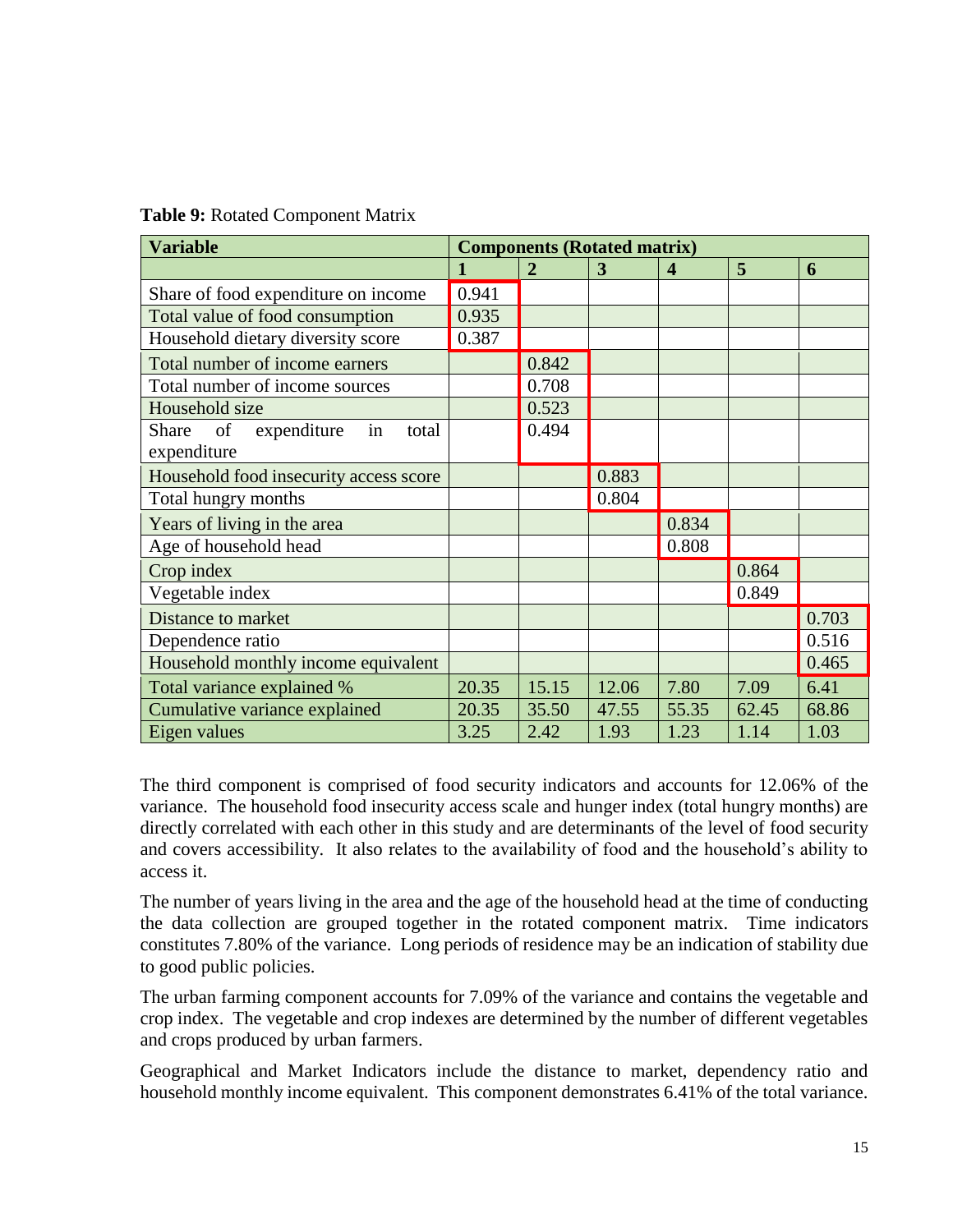#### **4. DISCUSSION AND CONCLUSIONS**

The factor analysis showed the expenditure component accounts for 20.35% of variance and it is characterised by factors relating to expenditure on food. The expenditure component is comprised by the share of food expenditure on income, the total value of food consumed and the household diet diversity score. Since the groups of food purchased (diversity) are dependent on the size of purchase power available, this factor fits within this component group. The socio-economic indicators component forms the second largest component group (15.15%), which includes the total number of individuals in the household earning an income, the number of income sources, the size of the household and the share of food expenditure on total expenditure. The two most important components are mostly concerning income and expenditure factors, demonstrating that these factors are the biggest contributors towards food security. Other components with a lesser effect include a food security component, which include food security indicators, an urban farming component and a geographical and market component.

It can thus be concluded that for urban farming households supported by Farmer Support and Development through extension services, income and expenditure related factors, are the most important component of factors influencing household food security. These households therefore rely more on salaries or wages to overcome food insecurity faced by them than agricultural related factors.

## **5. RECOMMENDATIONS**

It is evident that income and expenditure factors, and not the practice of urban agriculture, play a substantial role towards factors influencing food security, especially for households in the informal settlement areas of the Cape Town Metropole. It is vital to stimulate the economy in these areas for members of households to have more access to job opportunities and therefore income to improve food security.

## **REFERENCES**

- BATTERSBY, J. 2011. The State of Urban Food Insecurity in Cape Town. AFSUN Food Security Series. Retrieved from [http://queensu.ca/samp/afsun/files/AFSUN\\_11.pdf on 22 November](http://queensu.ca/samp/afsun/files/AFSUN_11.pdf%20on%2022%20November%202015)  [2015.](http://queensu.ca/samp/afsun/files/AFSUN_11.pdf%20on%2022%20November%202015)
- DE COCK, N. (2012). A comparative overview of commonly used food security indicators, case study in the Limpopo Province, South Africa. Faculty of Bioscience Engineering. 2012, Masters.
- DE COCK, N., D'HAESE, M., VINK, N., VAN ROOYEN, C. J., STAELENS, L., SCHÖNFELDT, H. C. & D'HAESE, L. 2013. Food security in rural areas of Limpopo province, South Africa. *Food Security.*, 5(2):269-282. https://doi.org/10.1007/s12571-013- 0247-y.
- D'HAESE, L., VASILE, M. AND ROMO, L. 2013. Research Project "Rajah Grow Together" Food Security in Ekurhuleni, Gauteng Province, South Africa, *Independent Study*.